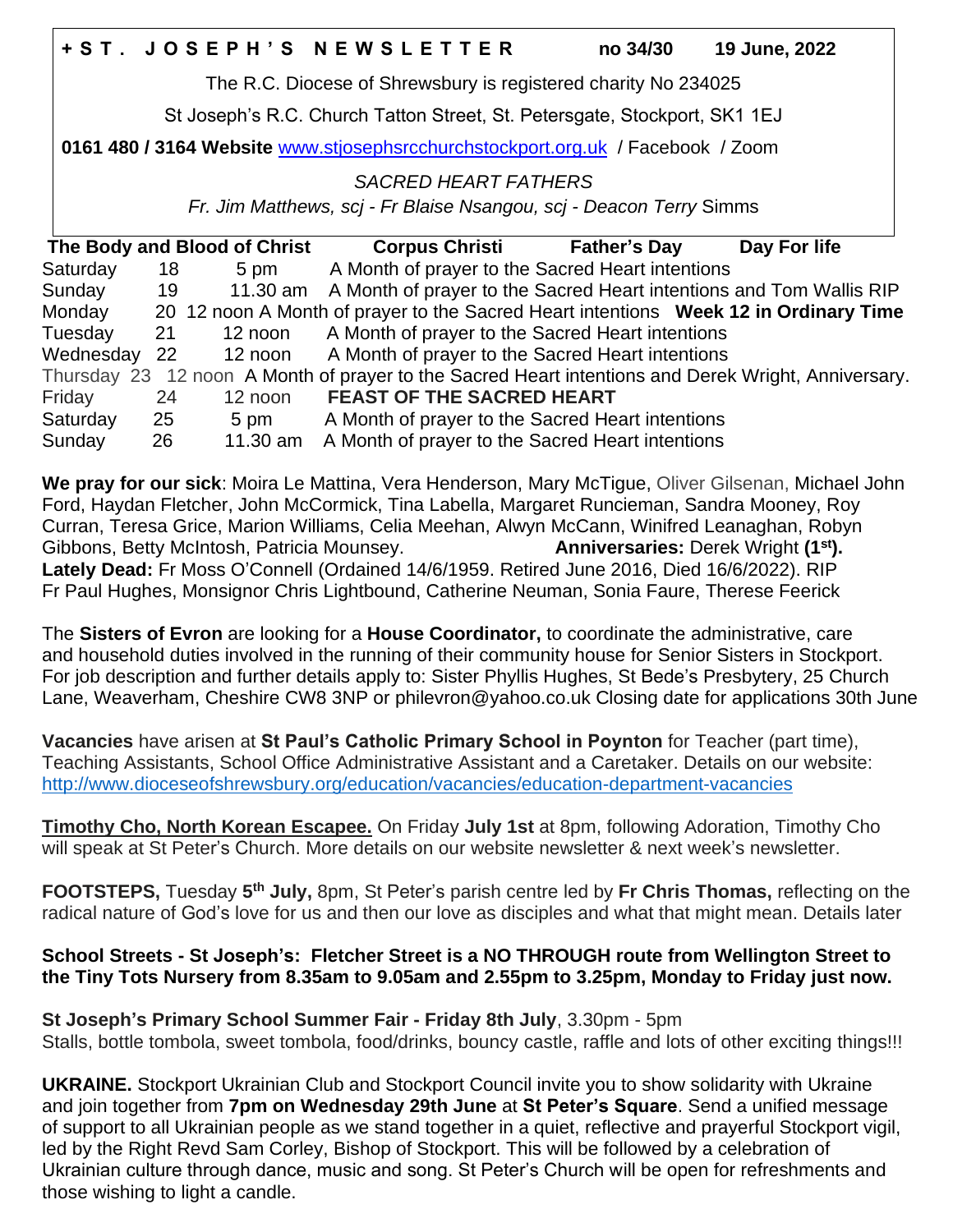### **Genesis 14:18-20** · *Melchizedek brought bread and wine*

Melchizedek king of Salem brought bread and wine; he was a priest of God Most High. He pronounced this blessing: 'Blessed be Abram by God Most High, creator of heaven and earth, and blessed be God Most High for handing over your enemies to you.' And Abram gave him a tithe of everything.

**Psalm 109** *R/ You are a priest for ever, a priest like Melchizedek of old.*

## **1 Corinthians 11:23-26** ·

 *Every time you eat this bread and drink this cup, you are proclaiming the death of the Lord* This is what I received from the Lord, and in turn passed on to you: that on the same night that he was betrayed, the Lord Jesus took some bread, and thanked God for it and broke it, and he said, 'This is my body, which is for you; do this as a memorial of me.' In the same way he took the cup after supper, and said, 'This cup is the new covenant in my blood. Whenever you drink it, do this as a memorial of me.' Until the Lord comes, therefore, every time you eat this bread and drink this cup, you are proclaiming his death.

**Alleluia, alleluia!** I am the living bread which has come down from heaven, says the Lord. Anyone who eats this bread will live for ever. Alleluia!

#### **Luke 9:11-17** *The feeding of the five thousand*

Jesus made the crowds welcome and talked to them about the kingdom of God; and he cured those who were in need of healing. It was late afternoon when the Twelve came to him and said, 'Send the people away, and they can go to the villages and farms round about to find lodging and food; for we are in a lonely place here.' He replied, 'Give them something to eat yourselves.' But they said, 'We have no more than five loaves and two fish, unless we are to go ourselves and buy food for all these people.' For there were about five thousand men. But he said to his disciples, 'Get them to sit down in parties of about fifty.' They did so and made them all sit down. Then he took the five loaves and the two fish, raised his eyes to heaven, and said the blessing over them; then he broke them and handed them to his disciples to distribute among the crowd. They all ate as much as they wanted, and when the scraps remaining were collected they filled twelve baskets.

**SACRED HEART NOVENA PRAYER** (Thursday 16 – Friday 24 June 2022)

Jesus you have said, Ask and you shall receive, seek and you shall find, knock and the door shall be opened to you.

> Relying on these promises, I come with confidence to ask you for the favours I need.

From whom shall I ask, O Jesus, if not from you whose heart is an unfailing source of grace and mercy.

Most loving heart of Jesus, **I believe in your power, I believe in your wisdom, I believe in your personal love for me.**

Therefore, O Sacred Heart of Jesus, I place all my trust in you. Amen.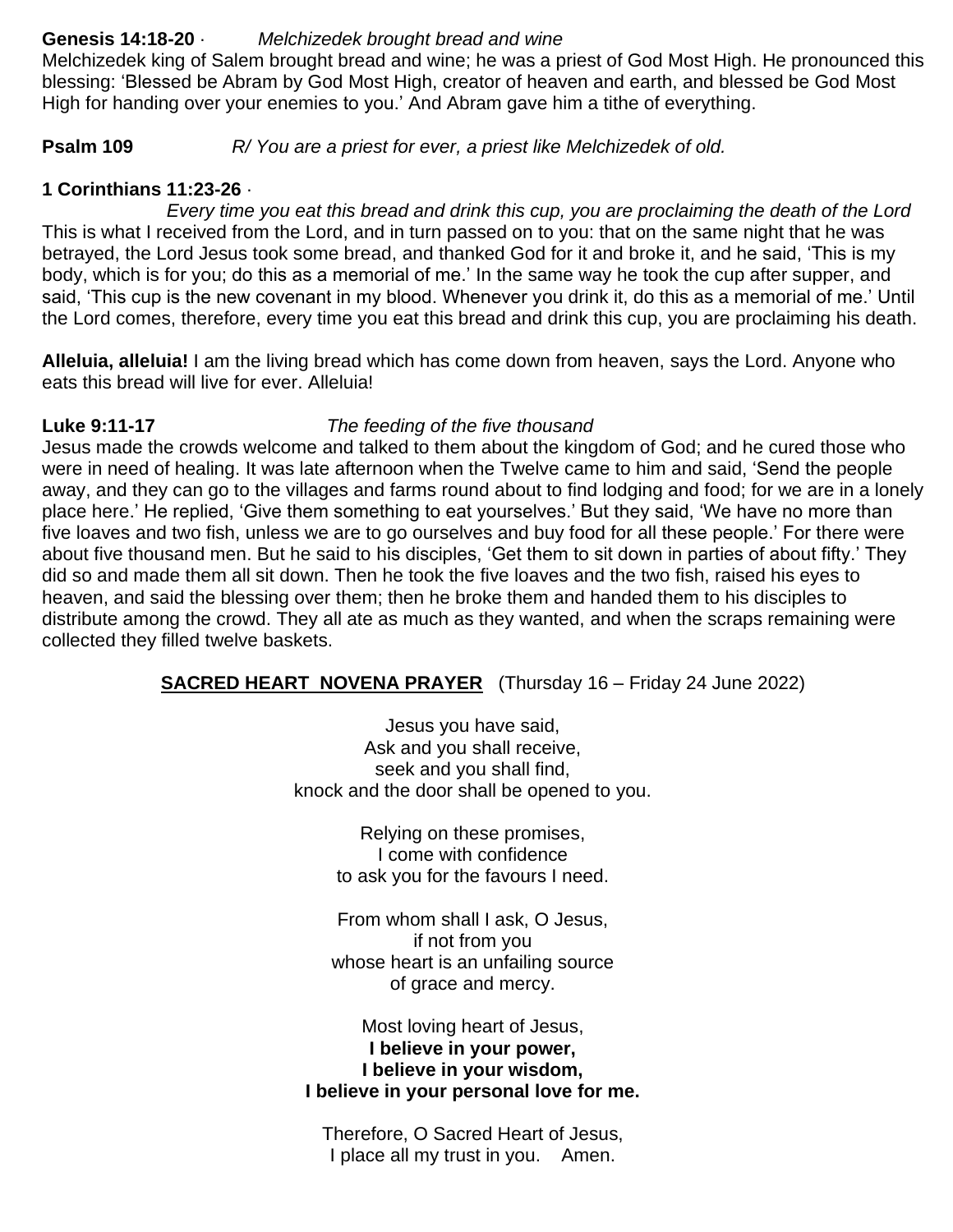**Diocesan vacancies**: Two vacancies have arisen within the Diocese of Shrewsbury.

**PA to the Director of Schools** and **Team member for the Shrewsbury Youth Mission team**. Details for both posts can be found on the Diocesan website [www.dioceseofshrewsbury.org/about](http://www.dioceseofshrewsbury.org/about-us/curia/vacancies)[us/curia/vacancies](http://www.dioceseofshrewsbury.org/about-us/curia/vacancies) Closing date Friday 24 June. Applications should be sent to Pauline McCulloch via email [recruitment@dioceseofshrewsbury.org.](mailto:recruitment@dioceseofshrewsbury.org)

# **UKRAINE**

Stockport Ukrainian Club and Stockport Council invite you to show solidarity with Ukraine and join together from **7pm on Wednesday 29th June** at **St Peter's Square**. Send a unified message of support to all Ukrainian people as we stand together in a quiet, reflective and prayerful Stockport vigil, led by the Right Revd Sam Corley, Bishop of Stockport. This will be followed by a celebration of Ukrainian culture through dance, music and song. St Peter's Church will be open for refreshments and those wishing to light a candle.

## **Timothy Cho, North Korean Escapee**

On Friday July 1st at 8pm following Adoration, Timothy Cho will be speaking at St Peter's Church, Green Lane, Hazel Grove, SK7 4EA

Timothy Cho was born in North Korea, escaped twice, and imprisoned four times during his persevering journey to find the democratic life he cherishes today. Since arriving in the UK he has achieved a BA degree in International Relations & Politics at the University of Salford and an MA in International Relations & Security at the University of Liverpool. He joined Fiona Bruce MP (Primine Minister's special envoy for freedom of religion) as an aide in 2018-19. He currently works as an Inquiry Clerk to the UK All-Party Parliamentary Group on North Korea. He has stood as a local election candidate in the last two elections.

Looking back, Timothy says: "It's been a very long journey I have come from where I was born in **totalitarian North Korea and my experience of living there was that I didn't know who I was, what choice I had, what I loved and what my dream was.**

**But God has never left me alone. I still remember the moment of my first prayer to God in Shanghai prison cell. It was a very dark, scary, terrifying and hopeless prison cell I realised I couldn't achieve freedom by myself. Kneeling to God for my survival and freedom was my last hope. Suffering doesn't destroy our faith but refines it.**

**God is worth trusting and we never say it's impossible - because God makes all things possible!** St Peter's praise and worship band will lead us in song and we expect to finish at 9.30pm for refreshments over in the meeting room. All are very welcome.

# **FOOTSTEPS.** Do come on **TUESDAY 5 JULY** at **8pm** to **St Peter's parish centre,** to hear **Fr Chris**

**Thomas** reflect on the radical nature of God's love for us and then our love as disciples and what that might mean. The author of ten books and a gifted speaker, Fr Chris has been described as "a very gentle man who has a deep relationship with the Lord which he shares in various ways: interesting, humorous, challenging, comforting." Footsteps is a series of talks by people who can help us on our Christian journey. There's an informal café-style setting with refreshments, nibbles and a pleasant community feel. You'd be most welcome!

## **Vocations to the Permanent Diaconate in Shrewsbury Diocese**

Are you thinking about becoming a permanent deacon or do you know someone who might be thinking about a vocation to the diaconate? The Church is the pilgrim people of God and the programme of diaconal formation should itself be seen as a journey in faith. 'The history of …every Christian vocation is the history of an inexplicable dialogue between God and human beings, between the love of God who calls and the freedom of individuals who respond lovingly to him.' (Pope John Paul II, Pastores dabo vobis 36) The diaconate formation team is holding a time of reflection for men who are thinking about the call to the ministry of service on Sunday 26th June 2022 at St Anne's Church, Nantwich at 2pm. There will be an opportunity to ask questions, to reflect and to pray for vocations to the permanent diaconate. For more information please contact: Deacon John Penny Tel: 07973375422 Email: johncpenny@gmail.com Or Deacon David Hill Tel:07407407606 [David2007hill@hotmail.co.uk](mailto:David2007hill@hotmail.co.uk)